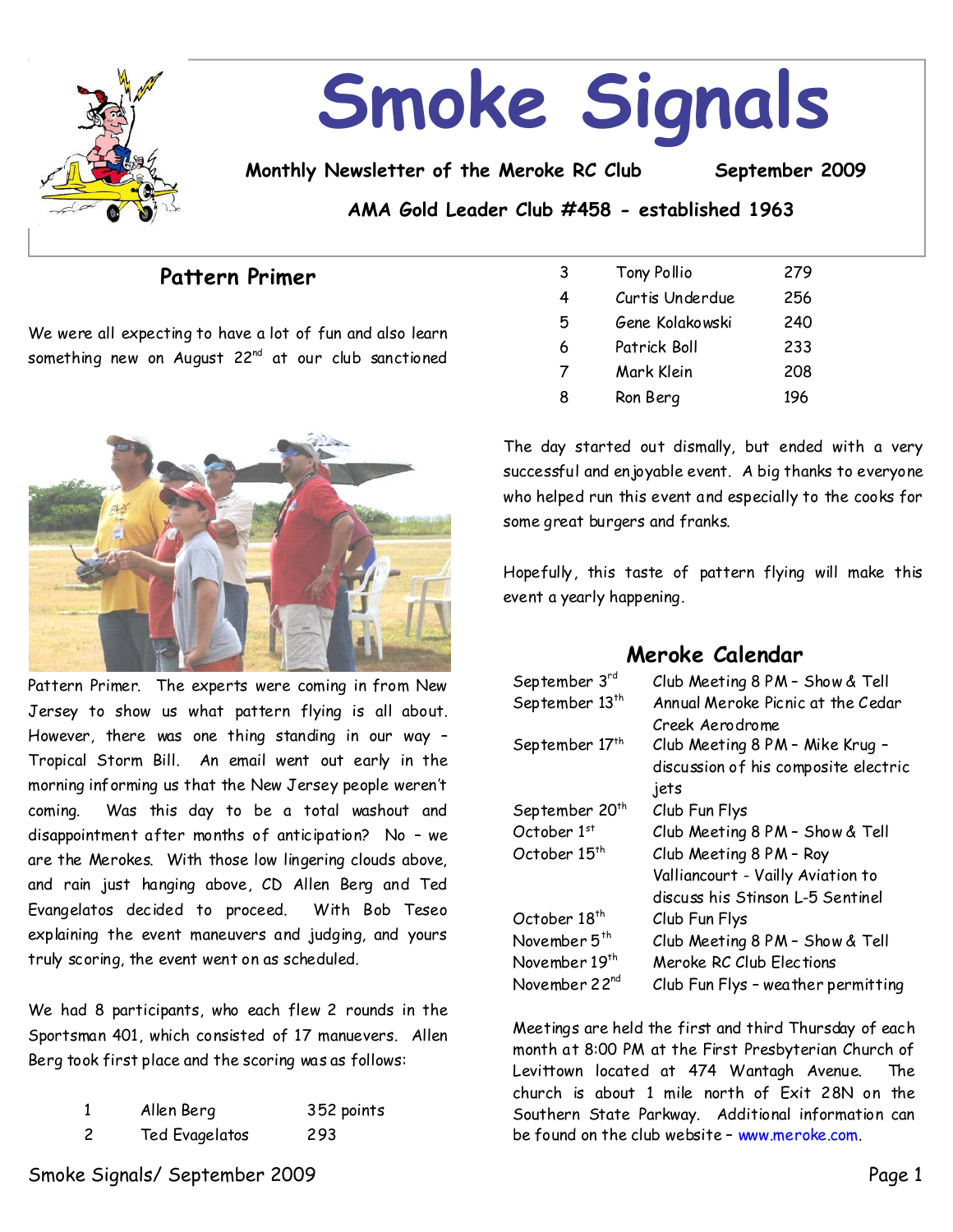# **Club Officers & Volunteers**

| President                 | Tony Pollio      | r                      |
|---------------------------|------------------|------------------------|
|                           | 516-794-9637     |                        |
| Vice President            | Lou Pinto        | ľ                      |
|                           | 516-785-6890     |                        |
| Treasurer                 | Herb Henery      | ŀ                      |
|                           | 631-665-6274     |                        |
| Recording                 | Ron Berg         | r                      |
| Secretary                 | 516-781-3911     |                        |
| Corresponding             | Curtis           | $\mathbf{\mathcal{L}}$ |
| Secretary                 | Underdue         |                        |
|                           | 917-213-4459     |                        |
| <b>Board of Directors</b> | Dave Bell        | C                      |
|                           | 516-633-0034     |                        |
|                           | Ed Wiemann       | e                      |
|                           | 516-735-0733     |                        |
|                           | Nelson Ramos     | r                      |
|                           | 631-420-2889     |                        |
|                           | Ted Evangelatos  | 1                      |
|                           | 516-997-0451     |                        |
| Chief                     | Bob Reynolds     |                        |
|                           |                  | r                      |
| Field Controller          | 516-775-4377     |                        |
| Asst Chief                | Tony Pollio      | r                      |
| <b>Field Controllers</b>  | 516-794-9637     |                        |
|                           | Ed Wiemann       | e                      |
|                           | 516-735-0733     |                        |
| Field Safety              | Doug Frie        | C                      |
| Of ficer                  | 516-481-4089     |                        |
| Smoke Signals             | Russell Rhine    | r                      |
| Editor                    | 516-484-0368     |                        |
| Membership                | Frank Lasala     | ι                      |
| Committee                 | Jaclyn Tavolario | ŀ                      |
| Programs                  | Jaclyn Tavolario | F                      |
| Education                 | Charlie Lando    |                        |
| Friends of Cedar<br>Creek | George Carley    | E                      |
| <b>Building Program</b>   | Charlie Lando    | E                      |
| <b>Archivists</b>         | Ron Berg         |                        |
| Webmaster                 | Ted Evangelatos  |                        |
| Social (Coffee)           | Irv Kreutel      | I                      |
| Raffles                   | Curtis           |                        |
|                           | Underdue         |                        |
| Show and Tell             | Ed Wiemann       |                        |
| Video Librarian           | Bob Cook         |                        |
| Audio/Visual              | Tom Cott         |                        |
| Come Fly With Me          | Charlie Lando    | ľ                      |
| Open Fly-In               | Ernie Schack     | ľ                      |
| TAG Program               | Charlie Lando    |                        |
| Monthly Fun Fly           | Chris Mantzaris  | Ŀ                      |
| One Fly                   | Ted Evangelatos  | J                      |
| Dinner                    | Jaclyn Tavolario |                        |
| Picnic                    | Chris Mantzaris  | ľ                      |
|                           |                  |                        |
| <b>Contest Directors</b>  | Allen Berg       |                        |
|                           | Ernie Schack     |                        |
| <b>Flight Instructors</b> | Allen Berg       |                        |
|                           | Douglas Frie     | ľ                      |
|                           | Mark Klein       | Ŀ                      |
|                           | Ken Mandel       |                        |
|                           | Tony Pollio      | I                      |
|                           | Bob Reynolds     | ŀ                      |
| *Flight Instruction       | Bill Streb       | í                      |

rctony@optonline.net meroke36@aol.com hahenery@aol.com rberg20@ymail.com curtisu@msn.com dave.bell0323@verizon.net eww46@man.com nel98rc@optonline.net tevangelatos@yahoo.com mrbrew@optonline.net rctony@optonline.net eww46@man.com dfrie@optonline.net rrhine@optonline.net Lou Pinto Harvey Schwartz **Phil Friedensohn-Advisor** Fd Wiemann Ernie Schack **Stan Blum Social (Coffee)** Irv Kreutel Al Hammer Dave Bell Dave Bell **Monthly Fun Fly** Chris Mantzaris Gene Kolakowski Jac lyn Tavolario **Nick Giuffre Tony Pollio** Tom Scotto **Fed Evangelatos** Dan Gramenga Gene Kolakowski Tim Murphy Mike Hagens\* Harvey Schwartz **\*Flight Instruction** Bill Streb Al Weiner **Coordinator** Mike Hagens 516-546-6773

# **Sal Seddio 1924to 2009**



We just saw Sal a few months ago after a long absence from the field. He will always be remembered as a great friend and for his fun loving attitude. He always brought out the laughter in us during meetings. Sal will surely be missed.

## **High Flight**

Oh! I have slipped the surly bonds of earth

And danced the skies on laughter-silvered wings;

Sunward I've climbed, and joined the tumbling mirth

Of sun-split clouds-and done a hundred things

You have not dreamed of-wheeled and soared and swung

High in the sunlit silence. Hov'ring there

I've chased the shouting wind along, and flung

My eager craft through footless halls of air.

Up, up the long delirious, burning blue,

I've topped the windswept heights with easy grace

Where never lark, or even eagle flew

And, while with silent lifting mind I've trod

The high untresspassed sanctity of space,

Put out my hand and touched the face of God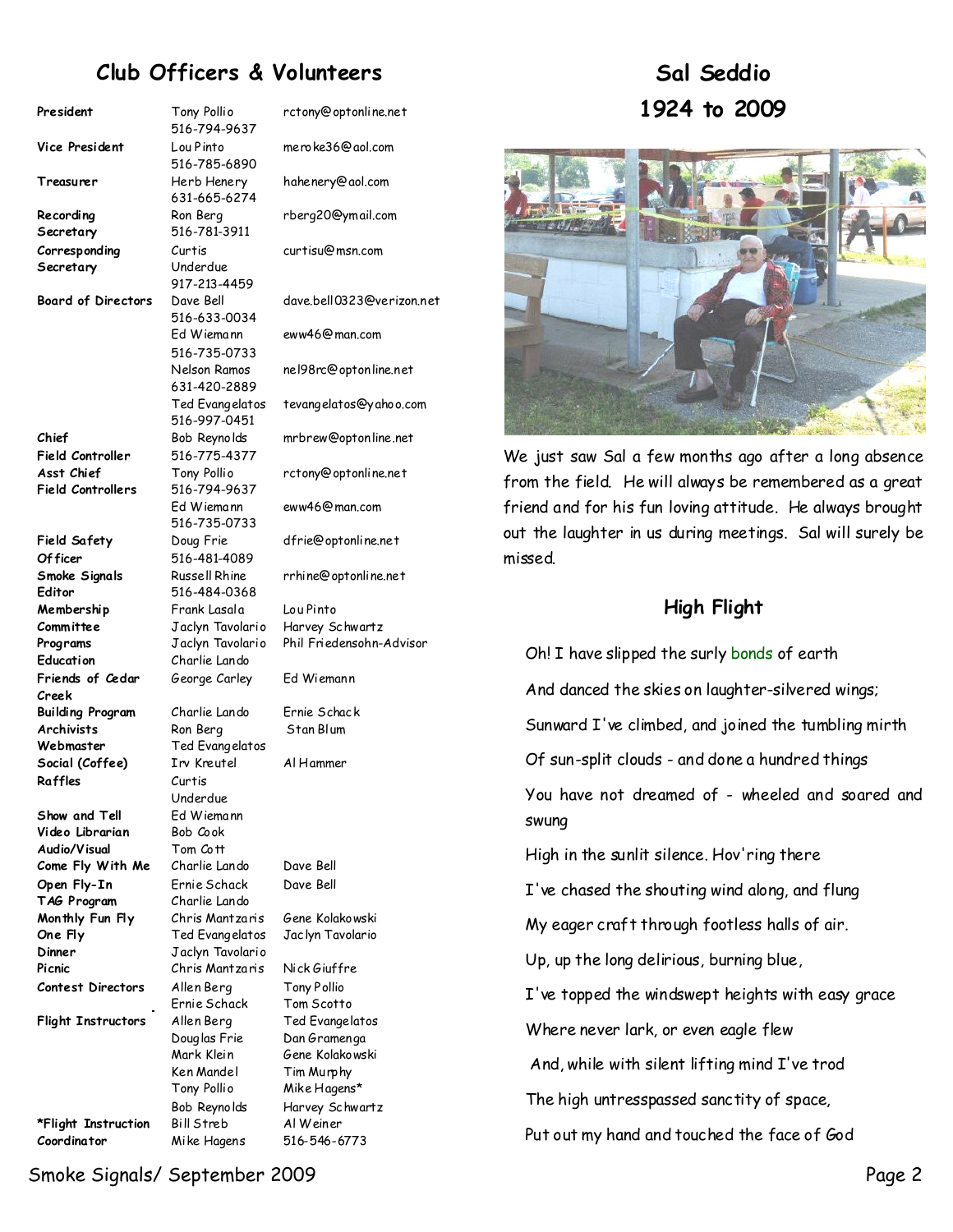## **From the President**

"This month I would like to provide some basic information regarding the Chief Field Controller, Controllers, and Flight Examiners positions at the Aerodrome since there are somany new Aerodrome users who frequently ask questions about the program.

About over 25 years ago the Cedar Creek Park Director and Nassau County established a set of rules and regulations for the Aerodrome and decided to turn over control of the Aerodrome to volunteer Controllers and Flight Examiners, to be headed by a volunteer Chief Field Controller who reports to the Cedar Creek Park Director. Provision was made for 40 Controllers and 15 Flight Examiners. The Controllers primary function is to ensurethat Aerodrome users and visitors adhere to the Aerodrome rules and regulations. Flight Examiners perform the same function as Controllers and they also test candidates applying for a Senior Permit (formerly referred to as a Blue Card). The duties and qualifications of Controllers and Flight Examiners are spelled out in the Aerodrome rules and regulations which each flyer should have in their possession.

There are no formal by-laws governing this program. The original Controllers and Flight Examiners were recommended by the various clubs using the Aerodrome and required final approval by the Cedar Creek Park Director. The Chief Field Controller was selected by a consensus of the Controllers and Flight Examiners with the final approval of the Cedar Creek Park Director. Today, the Chief Field Controller submits the names of candidates for Controller or Flight Examiner to the Cedar Creek Park Director for final approval.

The Chief Field Controller prior to our present Chief Field Controller requested two Assistant Chief Field Controllers. These two new volunteer positions were filled with the Chief Field Controller requesting two candidates who were approved by a consensus of the Controllers and Flight Examiners and by the Cedar Creek Park Director.

Anyone who meets the qualifications and is interested in serving as a volunteer Controller or Flight Examiner should inform the Chief Field Controller, who will interview the applicant, obtain background references and information, and may submit the individuals name to the Cedar Creek Park Director for approval when there is an opening for the position requested."

### **AustraliaBansAirmailShipping of LiPos**

NO MORE CHEAP LIPOS FOR THE AUSSIES? WILL **THIS BECOME A POLICY IN THE US?** 

Australian RC fliers who used to import their own LiPo batteries from sources outside the country will be reeling from news that Australia Post has now banned the carriage of lithium polymer batteries by air.

With local distributors imposing stiff mark-ups, many Australian modellers have been importing their batteries directly from cut-price suppliers in China and Hong Kong but now that option may have effectively been cut-off.

Australia Post says they will not be accepting any shipments that contain LiPo batteries due to safety concerns.

The postal service says that packages containing lithium batteries will be rejected bec ause air c arriers are now scanning all mail for the presence of "dangerous goods", something that lipos are now classified as.

It is expected that other countries may follow suit in banning the personal shipment of lithium polymer batteries by airmail.

# **Gary Fitch Visits Cedar Creek**

Always welcome, Gary Fitch, our District 2 AMA Vice-

President, visited the field on Sunday - August 23<sup>rd</sup>. It was great that we were also holding our monthly Fun Fly, and that we could tell him about our previous day's Pattern Primer.

Gary got to speak to many Long Island fliers throughout the day. I'm sure that Gary came away



with a lot of very useful suggestions from his visit.

Gary is a great asset for us with his position in the AMA. He is very approachable and I'm sure he would like to continue receiving your comments and suggestions.

Smoke Signals/ September 2009 Page 3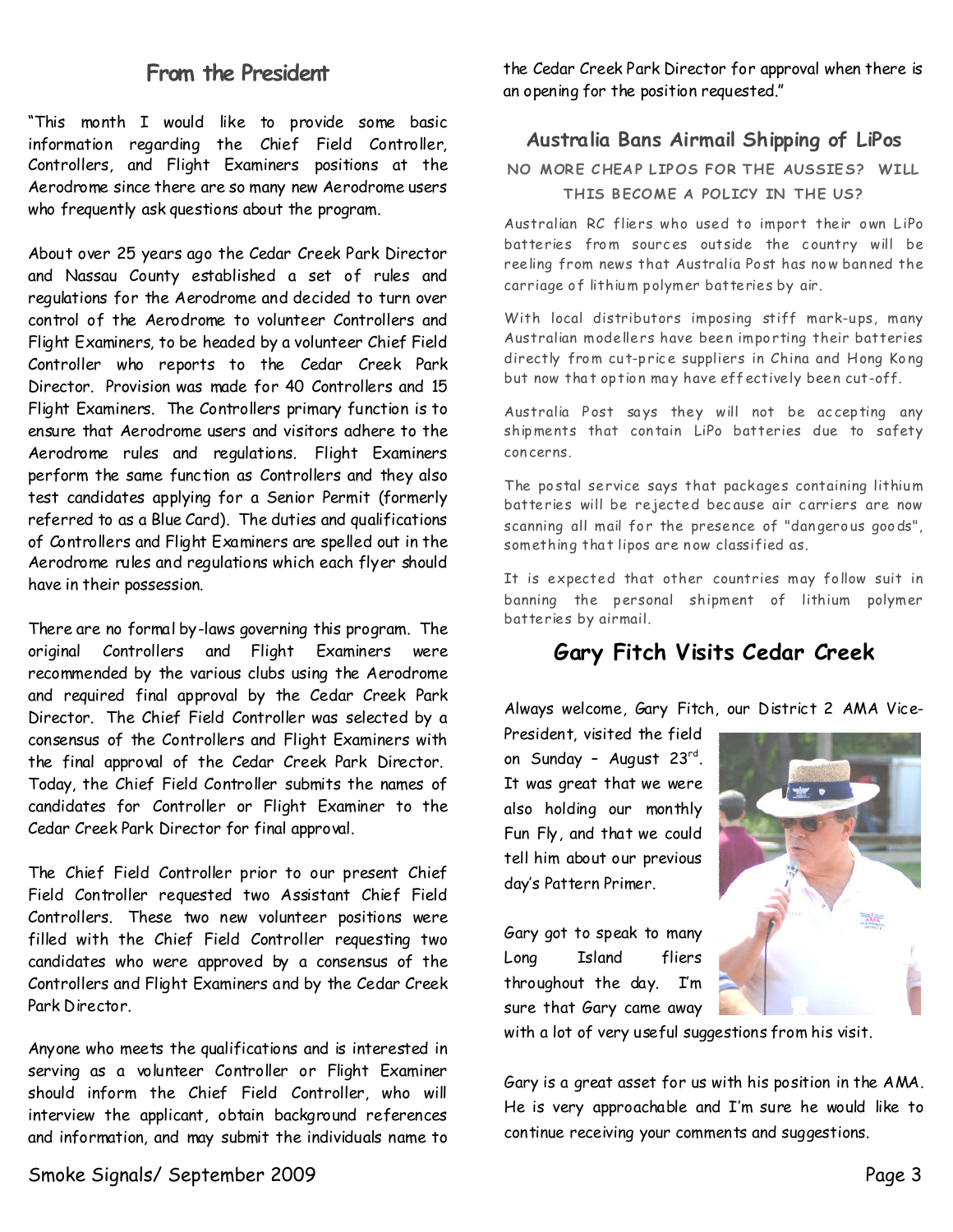# **Great Planes Z-526 Zlin Akrobat**

Based on the Zlin Z526A that's been popular since the 60s and 70s, the Great Planes Z-526 Zlin Akrobat .46- .70 GP/EP ARF model is a distinctive departure from the many CAPs, Extras and Edges currently found at the flying field.

The Zlin is similar in looks and performance to the Super Chipmunk,



with a sleek profile and the capability for thrilling aerobatics—equally achievable with a 2- or 4-stroke engine or an outrunner brushless motor. The sheeted foam core wing can be built in one or two pieces and the airfoiled tail surfaces are strong and lightweight. With its low parts count and extensive preassembly, the Zlin can be flight-ready in just a few hours. The Great Planes Akrobat features a high-visibility, scale MonoKote trim scheme, with decals included for German registration or U.S. "N" numbers.

• ElectriFly's RimFire 42-60-480kV outrunner brushless motor delivers plenty of power for sport flight and aerobatics.

• An engine mount is included for installing a 4-stroke or 2-stroke glow engine for added realism and exceptional performance.

• The canopy doubles as an easy-access hatch for the battery compartment; magnets and a latch provide extra security.

> Specs Wingspan: 58 in. Wing area: 633 sq. in. Weight: 6-6.75 lb.

Wing Loading: 22.24 oz./sq. ft.

Length: 52 in.

Requires: 4-5 ch. radio with 4-5 servos; .46-.55 2-stroke or .52-.70 4-stroke

OR RimFire 42-60-480kV outrunner brushless motor, 60A brushless ESC & (2) 11.1V 3200mAh 20C LiPo batteries

Price: \$219.99

# **Monthly Fun Fly**

The 2009 Monthly Fun Fly Season continued last month with its  $5<sup>th</sup>$  meeting with 11 fliers competing. The year to date standings, are as follows:

| Place | Flier                  | Points |
|-------|------------------------|--------|
| 1     | <b>Bob Reynolds</b>    | 51     |
| 2     | <b>Ted Evangelatos</b> | 71     |
| 3     | <b>Tom Tavolario</b>   | 67     |
| 4     | Patrick Boll           | 115    |
| 5     | Curtis Underdue        | 117    |
| 6     | Gene Kolakowski        | 118    |
| 7     | Nelson Ramos           | 119    |
| 8     | Allen Berg             | 123    |
| 9     | <b>Tony Pollio</b>     | 135    |
| 10    | <b>Richard Boll</b>    | 138    |
| 11    | Ron Berg*              | 143    |
| 12    | Chris Mantzaris*       | 145    |
| 13    | Mark Klein*            | 154    |
| 14    | Peter Ackerman         | 157    |
| 15    | Kevin Urso*            | 159    |
|       | * Did not compete      |        |

#### **New Members**

Peter Ackerman Carl Russo Jr.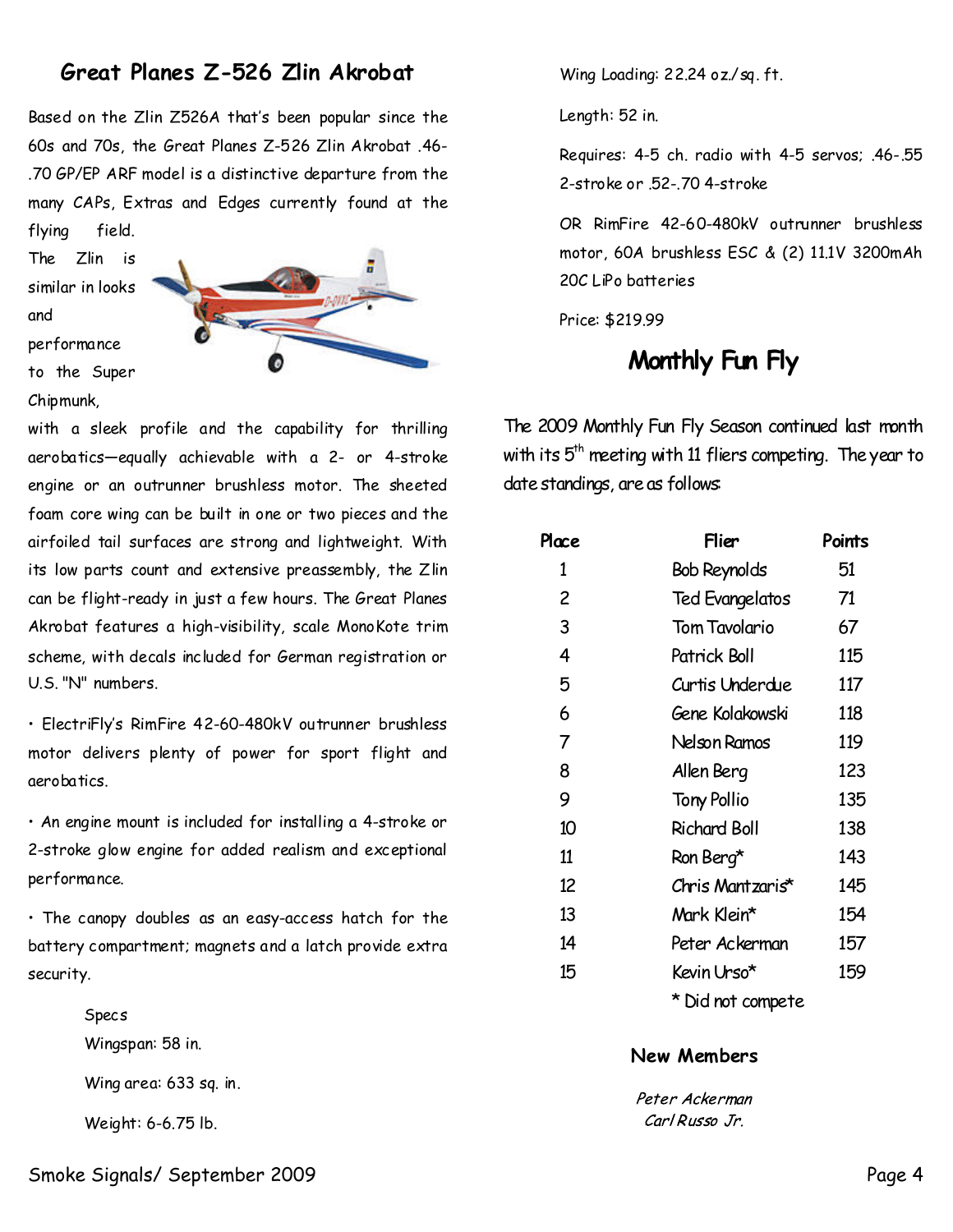# **The 2.4GHz Spread Spectrum FAQ**

#### **Q. Is it true that you can't be shot down on 2.4GHz?**

A. It is true that you can't be shot down by another 2.4GHz radio control system but there is still always a chance that other forms of interference can cause you to lose control of your model. The 2.4GHz band is used by a very wide range of other electronic equipment from wireless internet to microwave ovens. There's no guarantee that one of these other devices won't interfere with your RC set.

#### **Q. Are there disadvantages to a module-based 2.4GHz system?**

A. There are some disadvantages to using a module based system over a totally 2.4Ghz one. The newer non-module based 2.4GHz systems often offer higher resolution and faster response. The JR native 2.4GHz systems also offer a unique feature (Model Match) that elminates the risk of flying with the wrong model memory selected in your transmitter.

#### **Q. Can I use my existing servos with a new 2.4GHz system?**

A. Yes, all of the currently available 2.4GHz systems are compatible with conventional (analog or digital) servos. There is talk of a new generation of totally digital servos becoming available specifically for advanced SS RC gear but nothing has yet been seen. The only exception to this is that some Hitec digital servos may not work reliably (or at all) with some Futaba FASST receivers due a lower than expected voltage on the signal line.

#### **Q. What causes lockouts on 2.4GHz?**

A. Spread spectrum radio sets work in a way very similar to PCM ones in the way they respond to strong interference. If you're unlucky enough to experience interference so strong that the link between transmitter and reciever is lost, your receiver will enter "hold/lockout" mode and then go to failsafe mode (if set).

The cause of such a lockout/failsafe can be almost anything including, but not just limited to, interference. In fact, in the case of spread spectrum systems, experience has shown that lockouts are far more likely to

be caused by inadequate batteries in the model or bad installation.

#### **Q. Should I switch to 2.4GHz now or wait?**

A. this depends very much on your own situation. If you've never had a glitch with your existing narrowband RC system and have no problems with frequency control at your flying field then there's no reason why you should rush out and by a 2.4GHz spread spectrum set. However, if you do live in an area where interference on your existing set is not uncommon, or if there are long queues for frequency pegs then the move might be worthwhile.

If you're just starting out in the hobby and don't yet have any RC gear then it probably makes sense to go straight to 2.4GHz.

**Q. Why are good receiver batteries so important on 2.4GHz?**A. Inside every spread spectrum receiver are an array of tiny computer chips that must perform millions of complex instructions without mistakes every second. In order to function reliably, these computer chips require a steady stream of electricity. If that steady stream is interrupted, even for a tiny fraction of a second, the computers can crash or stop working briefly.

This means that if your receiver batteries, BEC or regulator aren't up to scratch then you will almost certainly have real problems with your new 2.4GHz radio.

Unless you're flying helicopters with servos that can't handle the extra voltage, it is strongly recommended that you use a 5-cell receiver pack (6V) or even one of the new 2-cell A123 battery packs (6.4V) to further reduce the risk of voltage-related receiver problems.

Many of today's hi-torque servos can draw very high amounts of current and if your battery isn't up to the task, this can cause the voltage they deliver to be drastically reduced. Should that voltage drop below the 4.5V some receivers require to function, a lockout or reboot may result. Remember that when the computer in your 2.4GHz recevier crashes, its' quite likely your plane will also crash. Good batteries of adequate capacity and well-charged are absolutely essential to safe flight.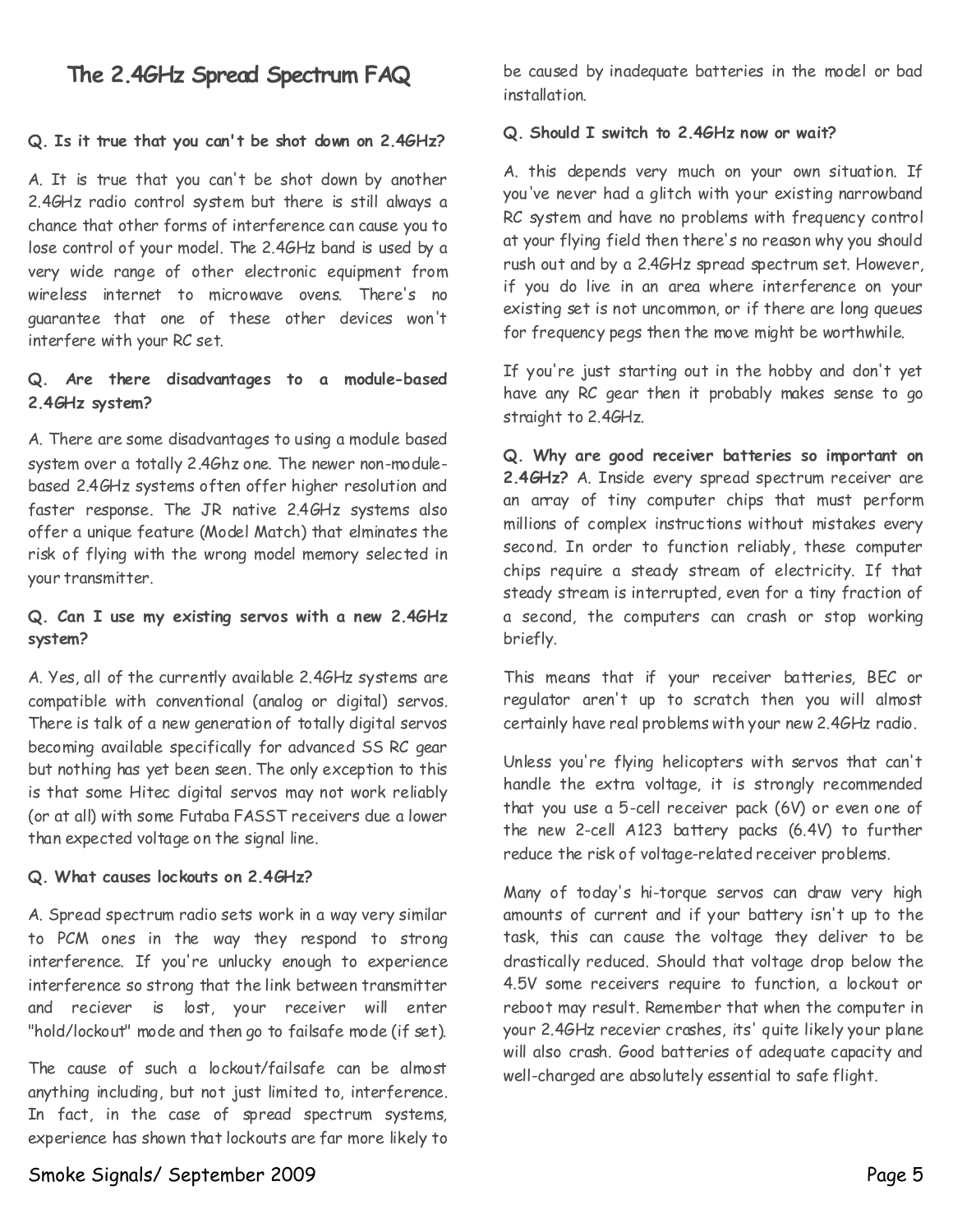## **AskDr Phil**

Ed Wiemann found this article in RC Hangout. He thought we all might enjoy the read - Dr Phil

Here's ascenario: Pilot takes off, plane's engine sounds great. After several minutes of flying, engine seems to lose power, sounds kinda "thin", pilot keeps flying. Engine continues to sag, now full throttle is very weak, pilot now understands that maybe this isn't gonna clear up. Engine dies (what a shock! ), pilot calls for deadstick landing overshoots, tears off landing gear, etc. Never seen this at your field, right?

Here's the way that  $*I*$  set mixture on non-airbleed carbed engines (90% of the engines out there fit this category, but the theory is similar for air-bleed carbs). First of all, understand that the high speed needle has its main effect from 3/4 to full throttle, and the low speed needle controls everything from idle up to 3/4 throttle. It thus makes sense to me to spend the biggest majority of my tuning time adjusting the needle that controls the largest portion of engine running, right? Also, remember that there is a proper air to fuel ratio (mixture) that allows the engine to run properly. Too much fuel is rich, and too little fuel is lean. We "richen" the mixture by adding more fuel (turning the needle out, or counter-clockwise), and we "lean the mixture out" by decreasing the fuel (turning the needle valve in, or clockwise).

I start the engine give it full throttle, and lean it to it's highest rpm (peak), then richen it by maybe a quarter turn. Then with the glow plug igniter still attached, I slowly close the throttle to an idle rpm. At the lowest rpm that the engine will still reliably run, I then remove the glow igniter. If the engine dies immediately, I know it's too rich, and I then lean out the LOW SPEED NEEDLE by 1/8th of a turn (don't touch the high speed needle). Start the engine again, (and this is important) give FULL throttle briefly to clear out excess fuel, then slowly close the throttle again. Remove the glow igniter, and this time it may run a little longer before it dies, so lean the low speed another 1/8th turn. Re-fire the

engine, give a burst of full throttle to clear it out, and slowly close the throttle again. remove the glow igniter and now notice that the rpm DROPPED a bit when you removed the glow igniter, but the engine kept running. We're getting there. It's still too rich, and you'll prove that by opening up the throttle and hearing the engine "blubber" then die. That's because excess fuel has collected in the crankcase during the rich idle, and when you opened up the throttle, the excess was pulled into the cylinder, making it WAY too rich. Supposed you were on a landing approach, and decided to go around, you throttle up but the engine "blubbers" and then dies (another thing we haven't seen, right?). Yep, the LOW SPEED needle was still too rich, allowing excess fuel to collect in the crankcase, just WAITING on you to try to go around so it could "LOAD UP", blubber, and die!

Keep leaning the low speed needle down until it idles well, but now, when you open up the throttle, it HESITATES instead of BLUBBERS. When this happens, you've lean it down too far, so richen it up1/16th of a turn and try again. You know you've got the LOW SPEED needle right when you can fire it up, remove the the glow igniter, and the rpm doesn't change AT ALL, and you can open the throttle up, and it doesn't blubber or hesitate, it just runs!

The final thing you do is re-adjust the HIGH SPEED NEEDLE, leaning it to it's highest rpm (peak) and then richening it up maybe 1/8th turn to give it a slightly rich mixture. We also know that the fuel mixture will change in flight when you point the nose up (harder for fuel to travel uphill) and also as the fuel level in the tank changes. In both cases, a leaner mixture results, so we actually need to set the mixture a bit further on the rich side to account for this. While the engine is running at full throttle, CAREFULLY pick the model up and raise the nose to at least a 45 degree angle while listening to the engine. If the engine sags a bit, then you'll need to richen up the high speed needle 1/16th turn. Try it again, and when you can point the nose up and the engine doesn't sag, but maybe shows a slight GAIN in rpm, you know you've got it right.

Continued on Next Page